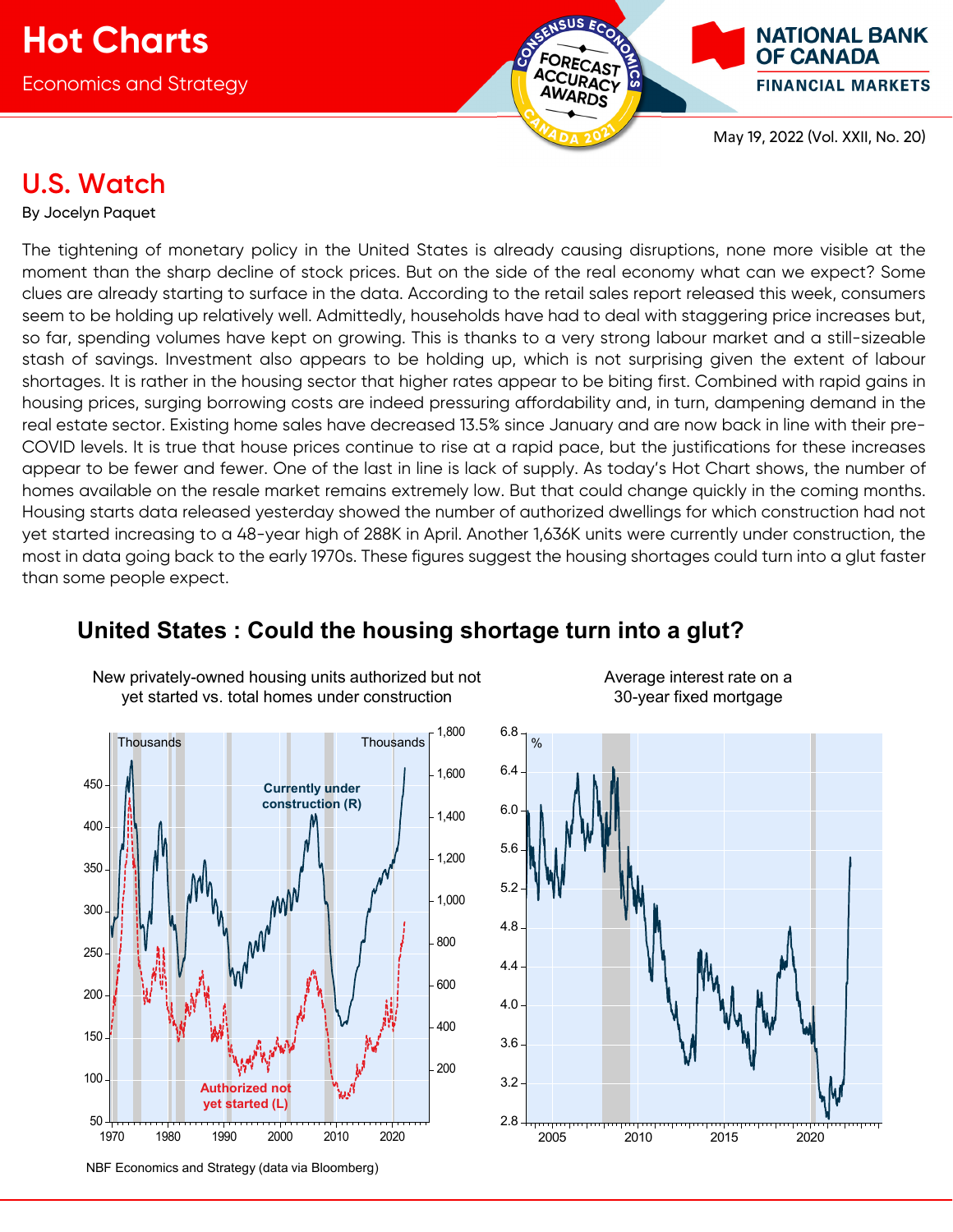# **Hot Charts**

Economics and Strategy

# **Economics and Strategy**

# **Montreal Office Toronto Office** 514-879-2529 416-869-8598

stefane.marion@nbc.ca matthieu.arseneau@nbc.ca warren.lovely@nbc.ca

# Alexandra Ducharme Angelo Katsoras

*Economist Geopolitical Analyst*  alexandra.ducharme@nbc.ca angelo.katsoras@nbc.ca

# Stéfane Marion Matthieu Arseneau Warren Lovely

*Economist Economist Economist Rates Strategist* 

*Chief Economist and Strategist Deputy Chief Economist Chief Rates and Public Sector Strategist* 

**NATIONAL BANK OF CANADA** 

**FINANCIAL MARKETS** 

# Kyle Dahms Daren King Jocelyn Paquet Taylor Schleich

kyle.dahms@nbc.ca daren.king@nbc.ca jocelyn.paquet@nbc.ca taylor.Schleich@nbc.ca

## **General**

This Report was prepared by National Bank Financial, Inc. (NBF), (a Canadian investment dealer, member of IIROC), an indirect wholly owned subsidiary of National Bank of Canada. National Bank of Canada is a public company listed on the Toronto Stock Exchange.

The particulars contained herein were obtained from sources which we believe to be reliable but are not guaranteed by us and may be incomplete and may be subject to change without notice. The information is current as of the date of this document. Neither the author nor NBF assumes any obligation to update the information or advise on further developments relating to the topics or securities discussed. The opinions expressed are based upon the author(s) analysis and interpretation of these particulars and are not to be construed as a solicitation or offer to buy or sell the securities mentioned herein, and nothing in this Report constitutes a representation that any investment strategy or recommendation contained herein is suitable or appropriate to a recipient's individual circumstances. In all cases, investors should conduct their own investigation and analysis of such information before taking or omitting to take any action in relation to securities or markets that are analyzed in this Report. The Report alone is not intended to form the basis for an investment decision, or to replace any due diligence or analytical work required by you in making an investment decision.

This Report is for distribution only under such circumstances as may be permitted by applicable law. This Report is not directed at you if NBF or any affiliate distributing this Report is prohibited or restricted by any legislation or regulation in any jurisdiction from making it available to you. You should satisfy yourself before reading it that NBF is permitted to provide this Report to you under relevant legislation and regulations.

National Bank of Canada Financial Markets is a trade name used by National Bank Financial and National Bank of Canada Financial Inc.

## **Canadian Residents**

NBF or its affiliates may engage in any trading strategies described herein for their own account or on a discretionary basis on behalf of certain clients and as market conditions change, may amend or change investment strategy including full and complete divestment. The trading interests of NBF and its affiliates may also be contrary to any opinions expressed in this Report.

NBF or its affiliates often act as financial advisor, agent or underwriter for certain issuers mentioned herein and may receive remuneration for its services. As well NBF and its affiliates and/or their officers, directors, representatives, associates, may have a position in the securities mentioned herein and may make purchases and/or sales of these securities from time to time in the open market or otherwise. NBF and its affiliates may make a market in securities mentioned in this Report. This Report may not be independent of the proprietary interests of NBF and its affiliates.

This Report is not considered a research product under Canadian law and regulation, and consequently is not governed by Canadian rules applicable to the publication and distribution of research Reports, including relevant restrictions or disclosures required to be included in research Reports.